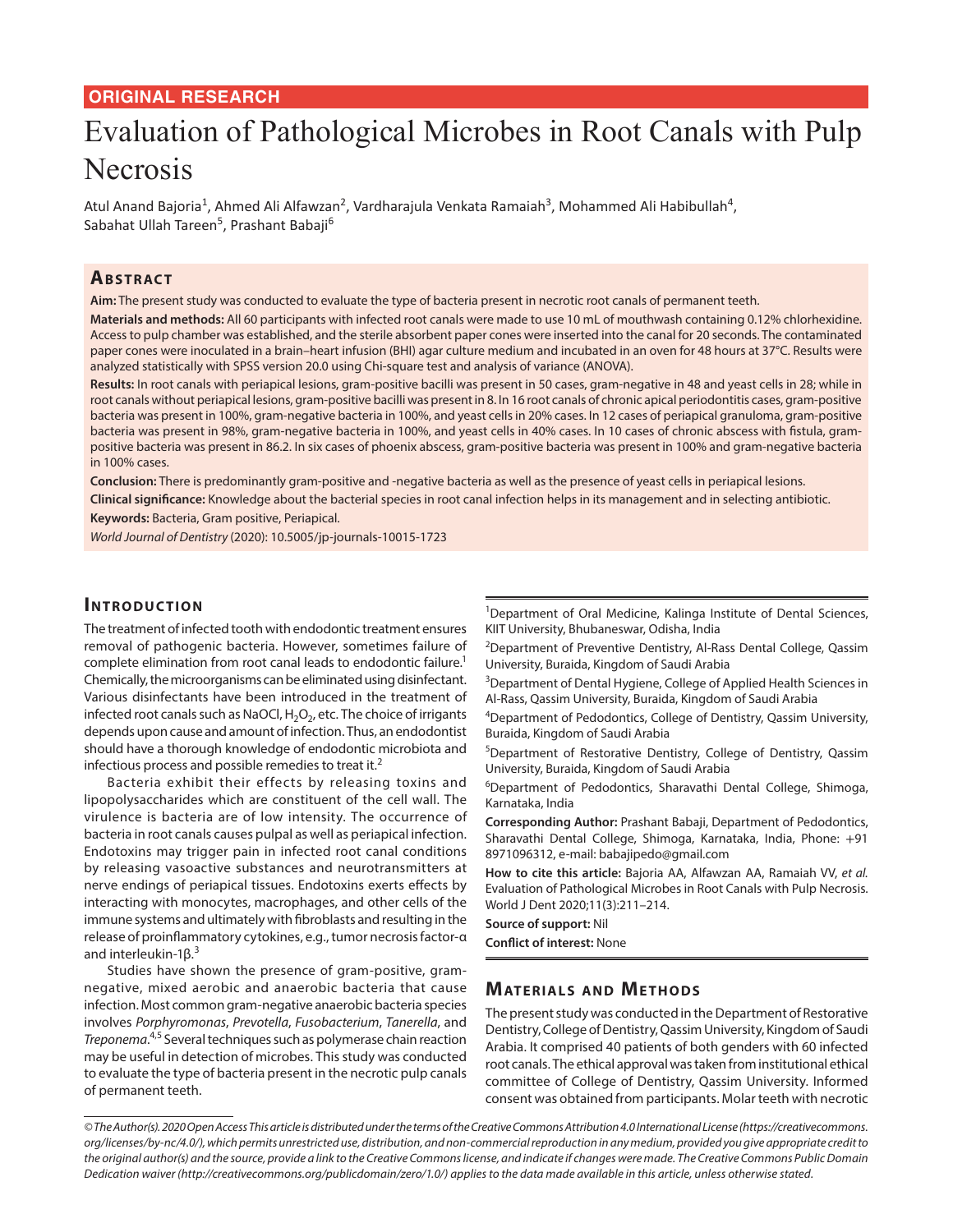root canals and asymptomatic teeth were included. All the canals for particular tooth were evaluated. Exclusion criteria were patients using antibiotics and who are under medical conditions. The study was done by a single-trained investigator.

Clinical examination and pulp vitality were performed. Intraoral radiographs were taken. All subjects were made to use 10 mL of mouthwash containing 0.12% chlorhexidine. After caries removal, the access to the pulp chamber was established.

Three to four sterile permeable paper points were inserted into each canal for 20 seconds. These polluted paper pointes were inserted in a BHI agar culture carrier and incubated in an oven for 48 hours at 37°C.

The Gram methodology was used. The prepared thin scrub was kept for air desiccation. Following this, it was passed by a burner flame for 3–4 times. Then for 4 minutes it was enclosed with ethanol. Later its surface was covered for 1 minute with crystal violet solution, cleaned with distilled water, and enclosed for 1 minute with Gram iodide solution. Then it was cleaned again using distilled water. Following this, acetone was added on the material till the purple color fade, in 10 seconds. The cleansed area was enclosed for 1 minute with safranin and cleaned with deionized water. The material was positioned in a vertical location on a holder and kept for air-dry.

The tainted lamina was evaluated under  $100\times$  magnification using a drop of immersion oil. Dark blue used for gram-positive bacteria and pink red for gram-negative bacteria. Using objective lens, 100x optical microscope, morphological classification of microorganisms was achieved.

Results were analyzed statistically with SPSS version 20.0. Chisquare test and ANOVA were used for representation of the results. The *p* value was considered significant at lesser than 0.05.

# **RESULTS**

Table 1 shows that in root canals with periapical lesions, grampositive bacilli was present in 50 cases, gram-negative in 48, and yeast cells in 28; while in root canals without periapical lesions, gram-positive bacilli was present in 8, gram-negative in 8, and yeast cells in 5 cases. The difference was highly significant (*p*< 0.05).

| Table 1: Comparison of the presence of microorganisms in root canals |
|----------------------------------------------------------------------|
| with or without periapical lesions                                   |

|                  | Root canal with<br>Microorganism periapical lesion (52) | Root canal without<br>periapical lesion (8) | p value |
|------------------|---------------------------------------------------------|---------------------------------------------|---------|
| Gram-positive 50 |                                                         |                                             | 0.01    |
| Gram-negative 48 |                                                         | 8                                           |         |
| Yeast cells      | 28                                                      |                                             |         |

**Table 2:** Periapical lesions with the presence of microorganisms in the root canals

| Periapical lesions (52)              | Gram-<br>positive<br>bacteria (%) | Gram-<br>negative<br>bacteria (%) | Yeast cells<br>(%) | p value |
|--------------------------------------|-----------------------------------|-----------------------------------|--------------------|---------|
| Chronic apical<br>periodontitis (16) | 100                               | 100                               | 20                 | 0.05    |
| Periapical<br>granuloma (12)         | 98                                | 100                               | 40                 |         |
| Chronic abscess with<br>fistula (10) | 86.2                              | 99                                | 80                 |         |
| Periapical cysts (8)                 | 100                               | 100                               | 42                 |         |
| Phoenix abscess (6)                  | 100                               | 100                               | 0                  |         |

Table 2 and Figure 1 show that in 16 pulp canals of persistent apical periodontitis cases, gram-positive microorganism was present in 100%, gram-negative bacteria in 100%, and yeast cells in 20% cases. In 12 cases of periapical granuloma, gram-positive bacteria was present in 98%, gram-negative bacteria in 100%, and yeast cells in 40% cases. In 10 cases of persistent abscess with fistula, gram-positive microorganism was present in 86.2%, gramnegative bacteria in 99%, and yeast cells in 80% cases. In eight cases of periapical cysts, gram-positive bacteria was present in 100%, gram-negative bacteria in 100%, and yeast cells in 42% cases. In six cases of phoenix abscess, gram-positive bacteria were present in 100% and gram-negative bacteria in 100% cases. The difference was significant ( $p < 0.05$ ).

## **Dis c u s sio n**

The study of periapical and pulpal diseases shows the existence of complex mixed infections. Various studies have been done so far which depicts the occurrence of gram-positive, gram-negative bacteria, and yeast cells. Microscopic and macroscopic studies have shown the pathological function in pathogenesis.<sup>6,7</sup> The polymicrobial behavior of endodontic infection can be confirmed and classified based on Gram color. The existence of aerobic microorganisms, strict anaerobes, yeasts, and facultative bacteria demands complete elimination for successful endodontic therapy.<sup>8</sup> This study was conducted to evaluate the type of bacteria present in necrotic pulp canals of permanent teeth.

We included 60 root canals with pulp necrosis in 40 patients. Only multirooted mandibular permanent molars were considered for the study. We found that in root canals with periapical lesions, gram-positive bacilli was present in 50 cases, gram-negative bacteria in 48, and yeast cells in 28; while in root canals without periapical lesions, gram-positive bacilli was present in 8, gramnegative bacteria in 8, and yeast cells in 5 cases.

Pourhajibagher et al.<sup>9</sup> in their study evaluated the prevalence of root canal pathogens from endodontic infections and found that of the 218 isolates, *Veillonella parvula* was present in initial endodontic infection, along with *Aggregatibacter actinomycetemcomitans* and *Porphyromonas gingivalis*. It was observed that in secondary endodontic infections, *Enterococcus faecalis* was evident in 36.6% cases along with *Propionibacterium acnes*, *V. parvula*, and *Candida albicans*. They observed *V. parvula* and *E. faecalis* in initial and secondary root canal diseases.

In present study, common periapical lesions were chronic apical periodontitis, periapical granuloma, chronic abscess with fistula, periapical cysts, and phoenix abscess. We observed that of the 16 pulp canals of persistent apical periodontitis cases, gram-positive microorganism and gram-negative bacteria were present in 100% and yeast cells in 20% cases. In 12 cases of periapical granuloma, gram-positive bacteria was present in 98%, gram-negative bacteria in 100%, and yeast cells in 40% cases. Gram-positive bacteria was present in 10 cases of persistent abscess along with fistula, gram-negative bacteria in 99%, and yeast cells in 80% cases. In eight cases of periapical cysts, grampositive bacteria was present in 100%, gram-negative bacteria in 100%, and yeast cells in 42% cases. In six cases of phoenix abscess, gram-positive bacteria was present in 100% and gram-negative bacteria in 100% cases.

Nobrega et al. evaluated the bacterial variety of root canals with acute apical abscess. They identified eight phyla and taxa belonging to the phylum Bacteroidetes, Firmicutes, and Proteobacteria. Most

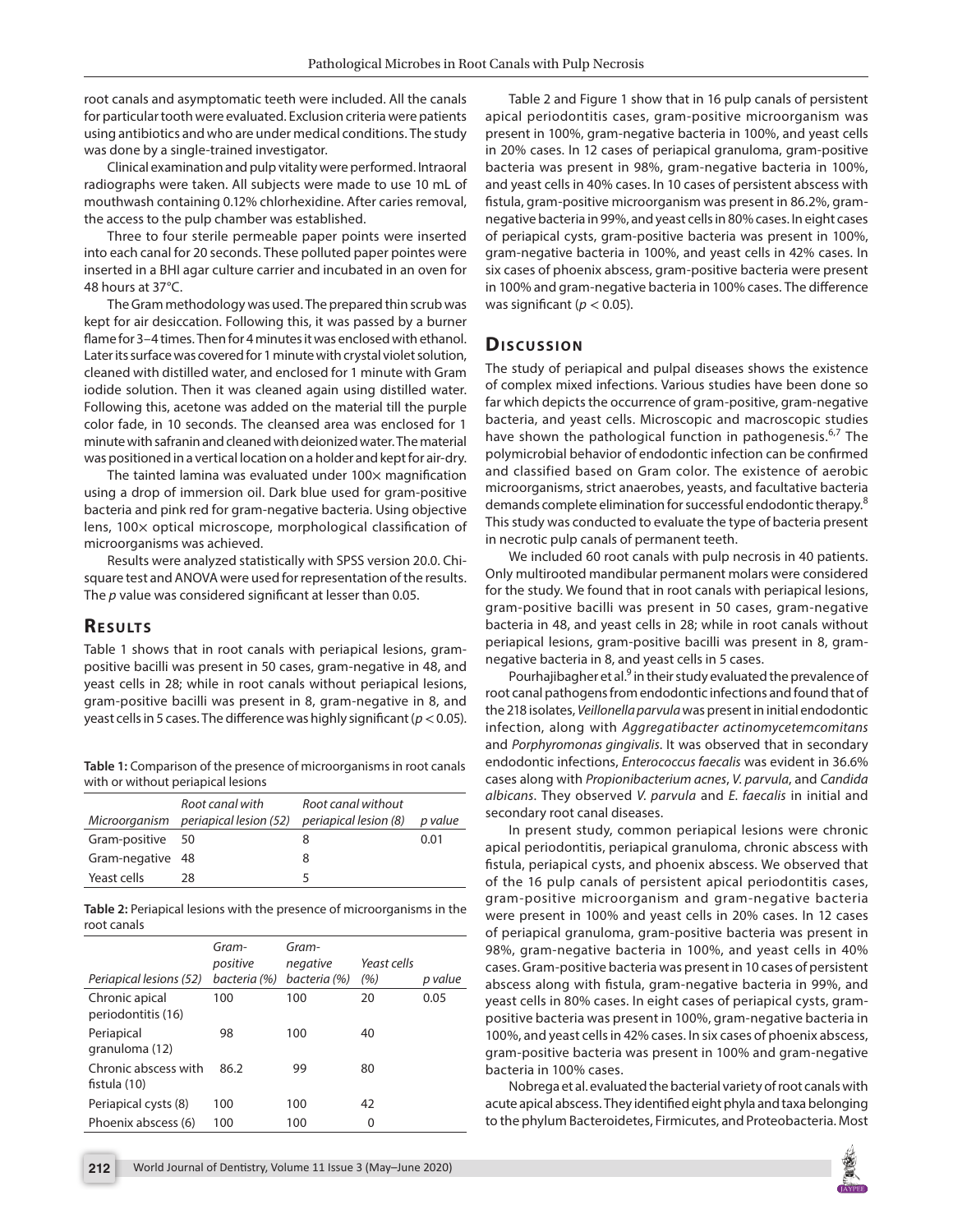

**Fig. 1:** Periapical lesions with the presence of microorganisms in the root canals

frequently detected microorganism were anaerobic gram-negative bacteria, i.e., Firmicutes and Bacteroidetes.10

Gomes in his review article stated that the development of apical periodontitis is mainly due to bacteria and their products. He further classified the various Gram-staining bacteria for endodontic infection.11

Vengerfeldt et al.<sup>12</sup> in their study assessed five cases of chronic periapical abscess, three cases of secondary chronic periapical abscess, and four cases of periapical abscess. Samples were collected under strict aseptic conditions. Majority of the microorganisms were Actinobacteria, Firmicutes, Bacteroidetes, Proteobacteria, Fusobacteria, Tenericutes, and Spirochaetes. Lana et al. performed the microbiological evaluation of the necrotic pulp and found polymicrobial infections such as microaerophilic bacteria, obligate, and facultative anaerobes.<sup>13</sup> Peciuliene et al. in their review stated that there is different root canal microflora for primary and retreatment cases due to the changes in ecological factor.<sup>14</sup> Jhajharia in her review article mentioned that the infected root canals have polymicrobial microbes, and *E. faecalis* is the most commonly found microorganism in infected root canals.15

Although some previous studies have evaluated the presence of gram-positive and -negative bacteria in root canals, but this study evaluates the presence of gram-positive and gram-negative bacteria in infected root canals along with the type of bacteria present in periapical abscess, cyst, fistula, and granuloma. Our results will help in the control of periapical infection with use of specific antibiotics and intracanal medicaments for successful endodontic treatment.

The limitation of the study was smaller sample size and the use of only multirooted molar teeth. Further studies are needed with inclusion of a large sample size, deciduous teeth, even the involvement of maxillary and single-rooted teeth to provide better results.

#### **CONCLUSION**

Authors concluded that there are predominantly gram-positive and -negative bacteria as well as yeast cells in periapical lesions.

## **ETHICAL CLEARANCE**

Obtained from institutional ethics committee.

# **AUTHORS' CONTRIBUTIONS**

Prashant Babaji contributed in manuscript preparation and drafting the work. Dr Ahmed Ali Alfawzan and Dr. Vardharajula Venkata Ramaiah revised it critically for important intellectual content. Dr. Mohammed Ali Habibullah contributed in conception or design of the work. Dr. Sabahat Ullah Tareen contributed in acquisition, analysis, or interpretation of data for the work.

#### **REFERENCES**

- 1. Reddy GA, Sridevi E, Sai Sankar AJ, et al. Endodontic treatment of chronically infected primary teeth using triple antibiotic paste: An in vivo study. J Conserv Dent 2017;20(6):405–410. DOI: 10.4103/JCD. JCD\_161\_17.
- 2. Sakko M, Tjäderhane L, Rautemaa-Richardson R. Microbiology of root canal infections. Prim Dent J 2016;5(2):84–89. DOI: 10.1308/205016816819304231.
- 3. de Mendonça Cavalcante A, Soares NM, Santos IC, et al. Assessment of microbiota in root canals with pulp necrosis by means of Gram test. Afr J Microbiol Res 2018;12(22):508–511. DOI: 10.5897/AJMR2017.8762.
- 4. Gomes BP, Berber VB, Kokaras AS, et al. Microbiomes of endodonticperiodontal lesions before and after chemomechanical preparation. J Endod 2015;41(12):1975–1984. DOI: 10.1016/j.joen.2015.08.022.
- 5. Tzanetakis GN, Azcarate-Peril MA, Zachaki S, et al. Comparison of bacterial community composition of primary and persistent endodontic infections using pyrosequencing. J Endod 2015;41(8):1226–1233. DOI: 10.1016/j.joen.2015.03.010.
- 6. Narayanan LL, Vaishnavi C. Endodontic microbiology. J Conserv Dent 2010;13(4):233–239. DOI: 10.4103/0972-0707.73386.